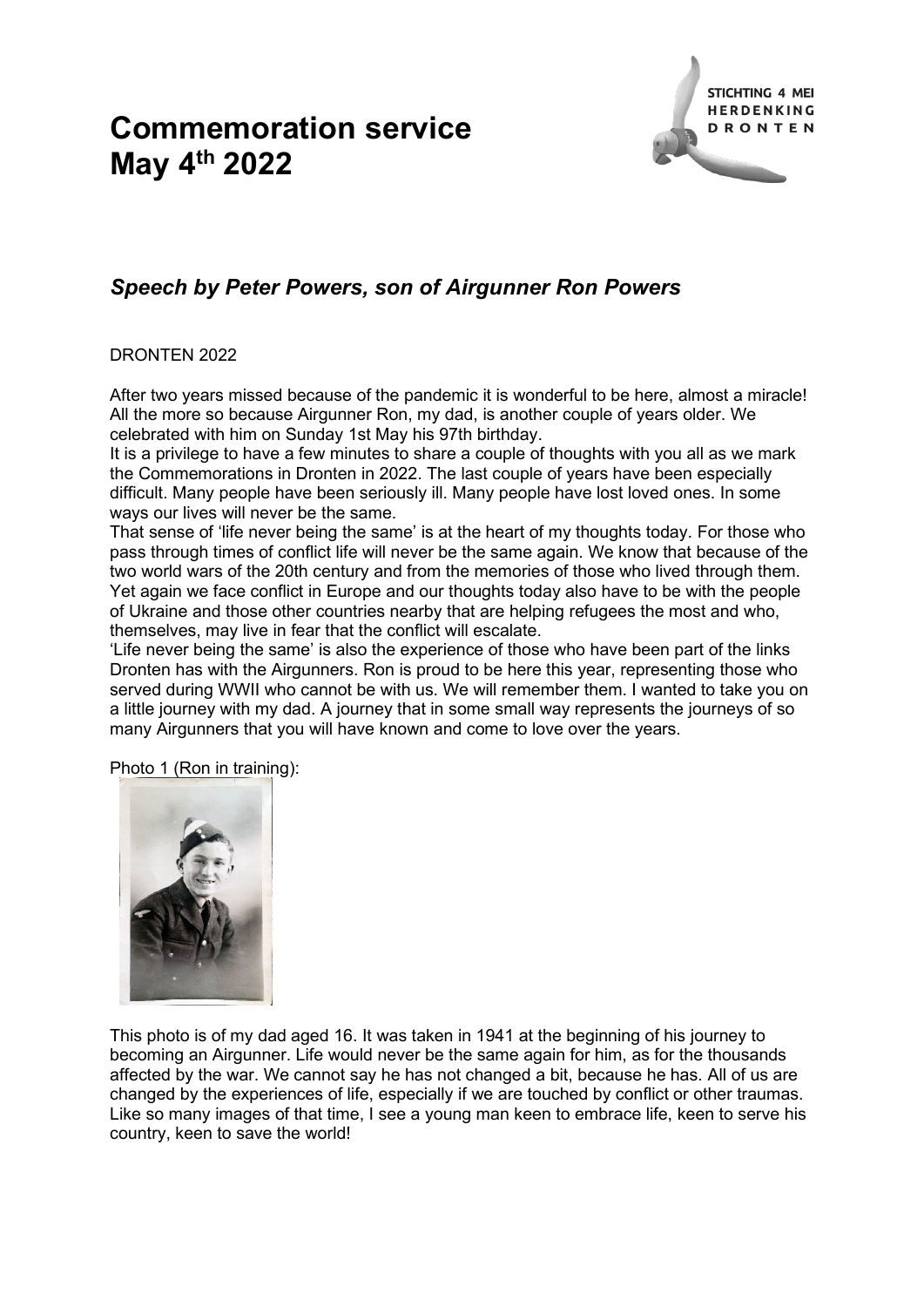Photo 2 (Ron's Sunderland):





This is the aircraft that Ron spent much of his war flying in. A Short Sunderland Mark Five. These aircraft flew for 15 hours and sometimes more, over the sea protecting convoys and seeking out and destroying Nazi U-Boats. Ron would have been sitting in the front or rear turrets. This very aircraft still exists in the museum at RAF Hendon. We took dad to visit it a few years ago. These aeroplanes were not often shot down, as were so many in bomber command. But they did often simply disappear, lost forever in the violent seas of the North Atlantic. I remember dad telling me that some of the bomber boys felt they were division one airgunners compared to others, like my dad, who served in other parts of the RAF. It became a bit of a joke with wonderful gentlemen like Tom and Bill in the visits to Dronten. It was, of course, the luck of the draw. You went where you were sent and all served and did their duty. For them all, life would never be the same again.

Photo 3: (Ron with his .303)



This photo is of Ron with a .303 machine gun. He had four of these in his turret. Some Airgunners would fire four or perhaps two of these in tandem in the turrets in which they sat for hour after hour making their part in the war. None of the crew members that Ron flew with are still alive. He kept in touch with some of them for many years after the conflict ended and I still write to the son of one of those daring airmen who piloted the aircraft.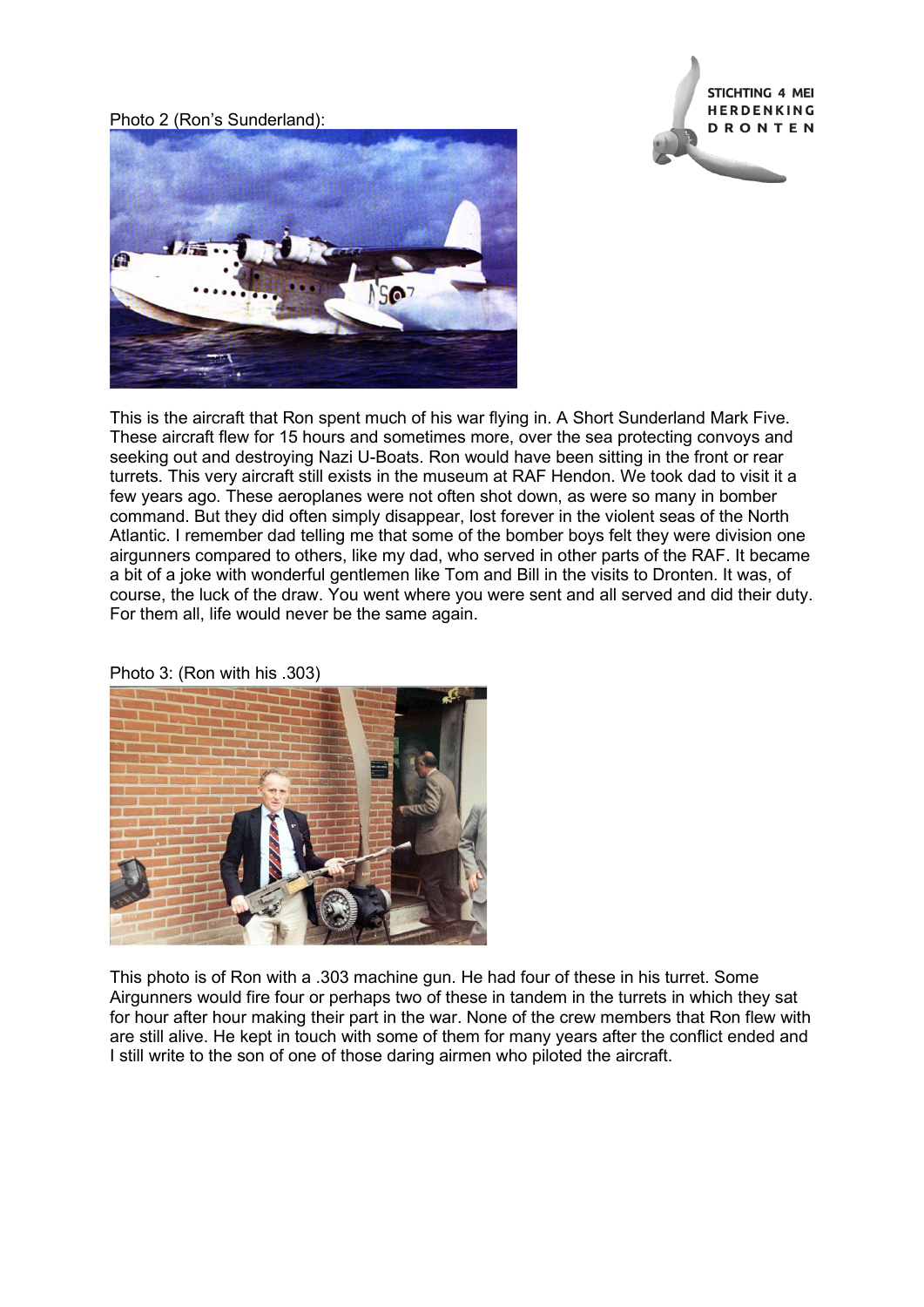Photo 4: (And so to Dronten)





This is Ron with the De Groots. Representative of the many, many, many hosts who have not only welcomed Airgunners and their families into their homes, but have made them a part of their family. Strangers that became friends. You will notice the drinks and food that symbolise the generosity of the hosts and the town of Dronten. They also led to the kind of parties into the wee small hours usually reserved for much younger people! Who would have thought that such deep friendships would grow from those early visits? Friendships that would last for more than forty years. A reminder that the encounter means so much for both guest and host. For Airgunner or their host families their lives would never be the same.

Photo 5: (The Dronten Memorial)



Set at the very heart of this wonderful town is the memorial. This photo of my mum and dad at the memorial was taken just a year or so before her death in 2012. The flower wreaths and propeller blades are a reminder of those who died during the war, both in the aircraft that flew overhead, the communities of the Netherlands and many other countries. Reminders of harrowing times, that transformed for so many into joyous times as new friendships were made and bloomed like the tulip fields of the Polder.